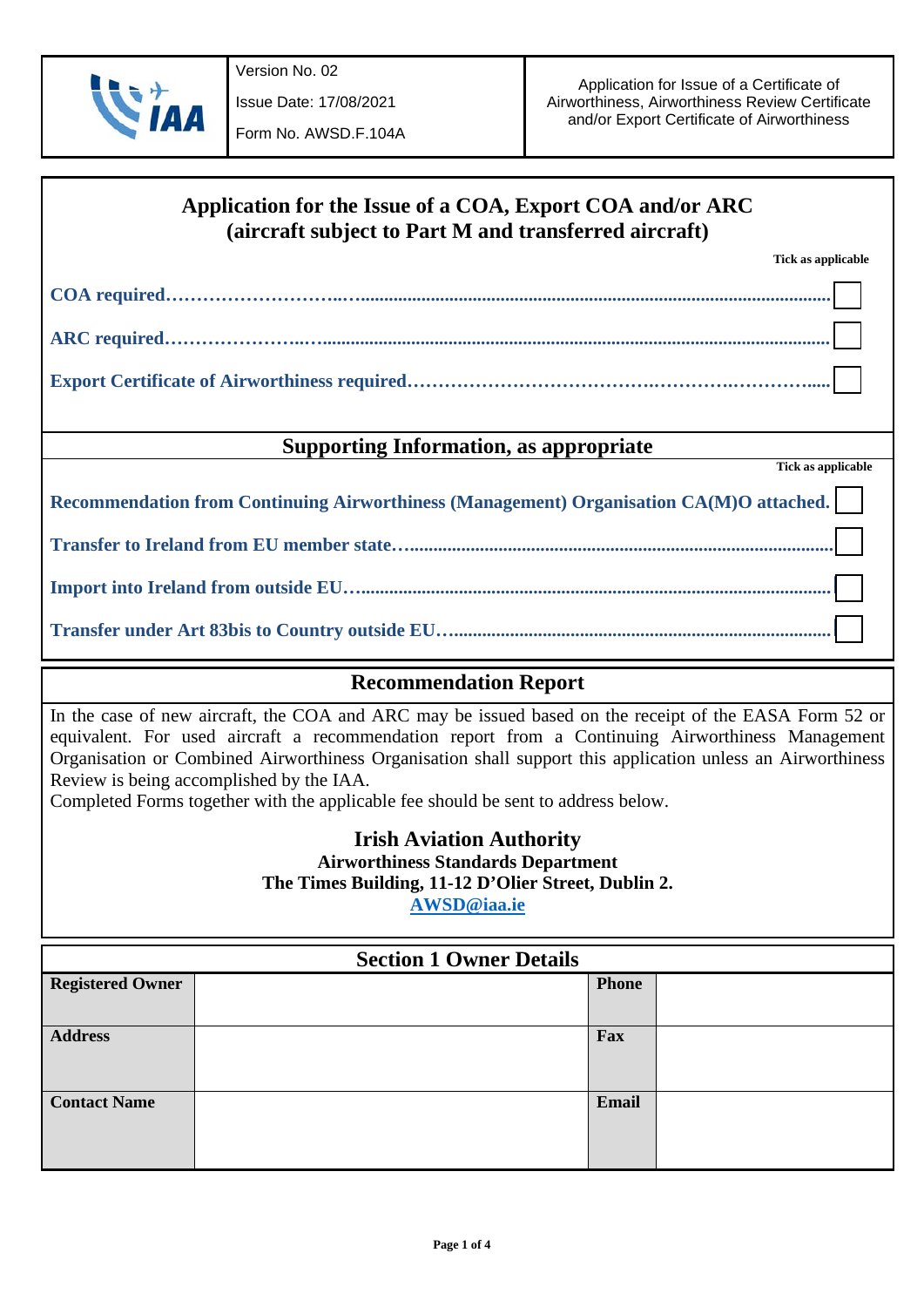

Version No. 02

Issue Date: 17/08/2021

Form No. AWSD.F.104A

| <b>Section 2 Aircraft Details</b>                |            |  |              |                                   |                       |                                                           |                                                                               |                   |                                   |  |
|--------------------------------------------------|------------|--|--------------|-----------------------------------|-----------------------|-----------------------------------------------------------|-------------------------------------------------------------------------------|-------------------|-----------------------------------|--|
| <b>Registration:</b>                             | EI-<br>EJ- |  |              | <b>Aircraft</b><br><b>Type:</b>   |                       |                                                           |                                                                               | <b>Serial No:</b> |                                   |  |
|                                                  |            |  |              | <b>Since manufacture</b>          | <b>Since Last ARC</b> |                                                           |                                                                               |                   | <b>Last Calendar Year</b>         |  |
| <b>Aircraft Hours</b>                            |            |  |              |                                   |                       |                                                           |                                                                               |                   |                                   |  |
| <b>Aircraft Cycles</b>                           |            |  |              |                                   |                       |                                                           |                                                                               |                   |                                   |  |
| <b>MTOM</b>                                      |            |  |              |                                   |                       |                                                           | <b>Date of Last Weighing</b>                                                  |                   |                                   |  |
| <b>Engine Type</b>                               |            |  |              | <b>Propeller Type</b>             |                       |                                                           |                                                                               |                   |                                   |  |
| <b>Engine Serial No:</b>                         |            |  | <b>Hours</b> | <b>Since New</b><br><b>Cycles</b> |                       |                                                           | <b>Propeller Serial No:</b>                                                   | <b>Hours</b>      | <b>Since New</b><br><b>Cycles</b> |  |
|                                                  |            |  |              |                                   |                       |                                                           |                                                                               |                   |                                   |  |
|                                                  |            |  |              |                                   |                       |                                                           |                                                                               |                   |                                   |  |
|                                                  |            |  |              |                                   |                       |                                                           |                                                                               |                   |                                   |  |
| <b>AFM Revision No.</b>                          |            |  |              |                                   |                       |                                                           | <b>Maintenance</b><br>Programme No.                                           |                   |                                   |  |
|                                                  |            |  |              |                                   |                       |                                                           | <b>Section 3 Import Details (if applicable)</b>                               |                   |                                   |  |
| <b>Country Import from:</b>                      |            |  |              |                                   |                       | <b>ARC No.:</b><br>(EU Import)<br><b>ARC Expiry Date:</b> |                                                                               |                   |                                   |  |
| <b>Export COA:</b><br>(Non EU)                   |            |  | Yes/No       |                                   |                       |                                                           | <b>Export conditions:</b><br>(attach)                                         | Yes/No            |                                   |  |
|                                                  |            |  |              |                                   |                       |                                                           | <b>Section 4 Export Details (if applicable)</b>                               |                   |                                   |  |
| <b>Country Export to:</b>                        |            |  |              |                                   |                       |                                                           |                                                                               |                   |                                   |  |
|                                                  |            |  |              |                                   |                       |                                                           | <b>Section 5 Operation Details</b>                                            |                   |                                   |  |
| <b>Type of Operation</b>                         |            |  |              |                                   |                       | Specialised Operations / Other                            | Commercial Air Transport / Commercial Operations/ Non-Commercial Operations / |                   |                                   |  |
|                                                  |            |  |              | Specify Other:                    |                       |                                                           |                                                                               | Select from menu  |                                   |  |
| <b>Expiry Date of Current ARC</b><br>or C of A   |            |  |              |                                   |                       |                                                           |                                                                               |                   |                                   |  |
| Operator                                         |            |  |              |                                   |                       |                                                           |                                                                               |                   |                                   |  |
| <b>AOC</b> Details (Ireland)                     |            |  |              |                                   |                       |                                                           |                                                                               |                   |                                   |  |
| <b>AOC</b> Details (if outside<br>Ireland)       |            |  |              |                                   |                       |                                                           |                                                                               |                   |                                   |  |
| <b>State of Operator</b><br>(if outside Ireland) |            |  |              |                                   |                       |                                                           |                                                                               |                   |                                   |  |
| <b>Mainbase of Operation</b>                     |            |  |              |                                   |                       |                                                           |                                                                               |                   |                                   |  |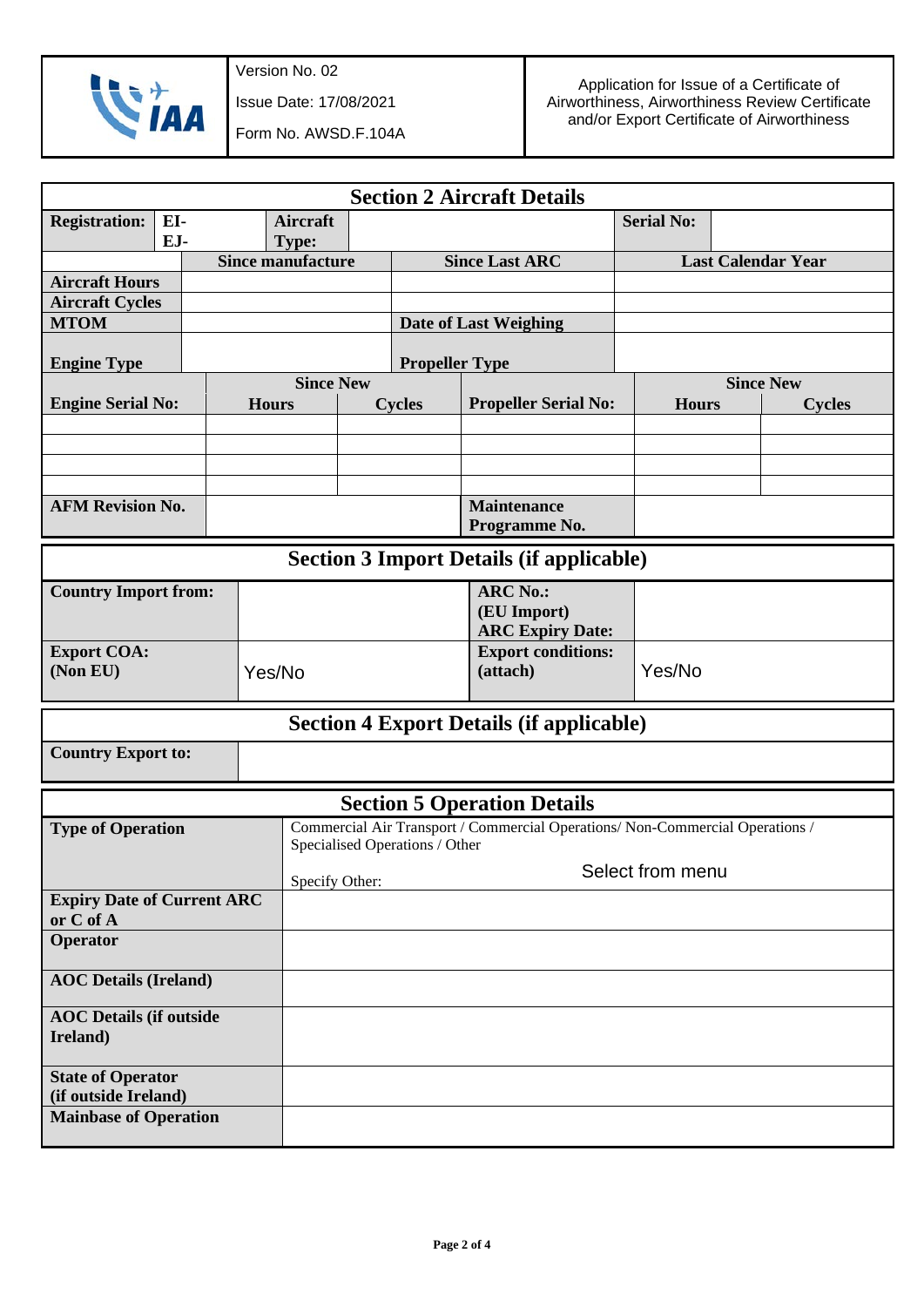

Issue Date: 17/08/2021

Form No. AWSD.F.104A

| Section 6 CA(M)O Details (Organisation making the Recommendation) |  |  |  |  |
|-------------------------------------------------------------------|--|--|--|--|
| <b>Organisation Name:</b>                                         |  |  |  |  |
| <b>Address:</b>                                                   |  |  |  |  |
| <b>Approval Number:</b>                                           |  |  |  |  |
| <b>Contact details:</b><br>Name:                                  |  |  |  |  |
| <b>Phone Number:</b>                                              |  |  |  |  |
| E-mail:                                                           |  |  |  |  |

| <b>Section 7 Owner/Approved Continuing Airworthiness (Management) Organisation</b>                 |                                                                                                            |  |  |  |  |
|----------------------------------------------------------------------------------------------------|------------------------------------------------------------------------------------------------------------|--|--|--|--|
| <b>Declaration</b>                                                                                 |                                                                                                            |  |  |  |  |
|                                                                                                    | I hereby declare that the above details are true in every respect and all continuing airworthiness records |  |  |  |  |
| are in accordance with the requirements of M.A.710 and Aeronautical Notices A3, A4, A6, A9 and A25 |                                                                                                            |  |  |  |  |
| as applicable.                                                                                     |                                                                                                            |  |  |  |  |
| Signed:                                                                                            |                                                                                                            |  |  |  |  |
|                                                                                                    |                                                                                                            |  |  |  |  |
|                                                                                                    |                                                                                                            |  |  |  |  |
| <b>Print Name:</b>                                                                                 |                                                                                                            |  |  |  |  |
|                                                                                                    |                                                                                                            |  |  |  |  |
| <b>Status:</b>                                                                                     |                                                                                                            |  |  |  |  |
|                                                                                                    |                                                                                                            |  |  |  |  |
| <b>Registered Owner / CA(M)O</b>                                                                   |                                                                                                            |  |  |  |  |
| Date:                                                                                              |                                                                                                            |  |  |  |  |
|                                                                                                    |                                                                                                            |  |  |  |  |
|                                                                                                    |                                                                                                            |  |  |  |  |